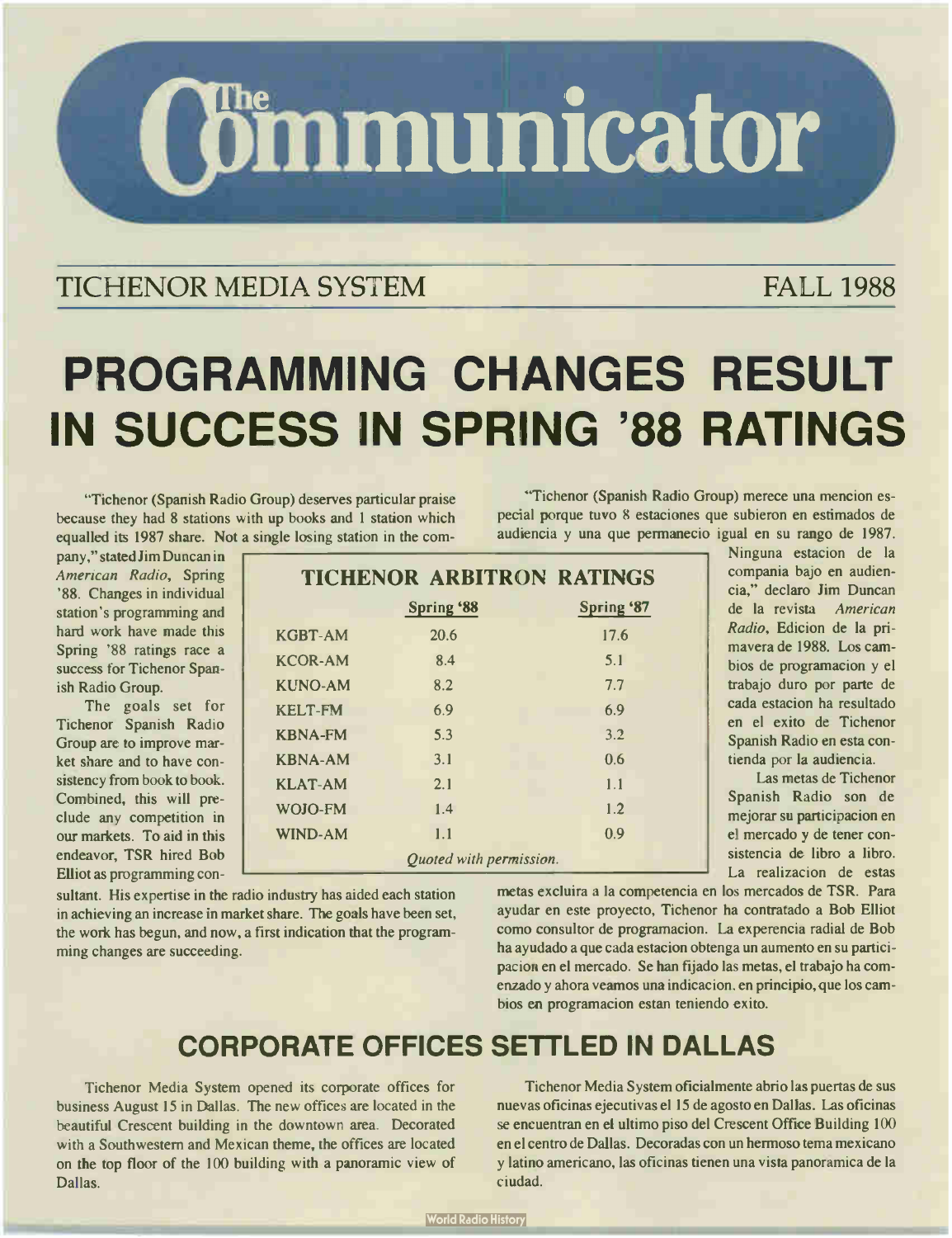# MANAGERS SELECT SALES PERSONS OF THE QUARTER



#### GERARD PASTRANO **KCOR**

Gerard cultivated 21 new accounts for KCOR and exceeded his sales quota by an average of 9%. He maintained his 60+ day accounts receivable near 10% for the quarter.

#### HUMBERTO "BETO" ALMARAZ

KUNO Exceeding his sales goals by 3%, Beto also cultivated 19 new accounts. His average 60+ day accounts receivable was 15%.



#### PAT YOUNG KELT Pat produced 6 new accounts this quarter and maintained a negative average on his 60+ day accounts receivable.





#### OSCAR VARGAS WOJO

Oscar surpassed his projected sales goals by 6%, developed 6 new accounts, and maintained his 60+ day accounts receivable at 5%.



#### LUIS RODRIGUEZ, JR. KLAT

Luis maintained a three month record average of 0% 60+ day accounts receivable and secured 12 new accounts for KLAT.

#### TERESA MODESTO KBNA

Teresa acquired 58 new accounts, achieved 21% over her sales quota, and maintained her 60+ day accounts receivable at 20%.





#### MIKE KASANOFF WIND

With an average of 21 accounts on the air a month, Mike also acquired 7 new ones. He eclipsed his sales quota by 21% and averaged 24.9% on his 60+ day accounts receivable.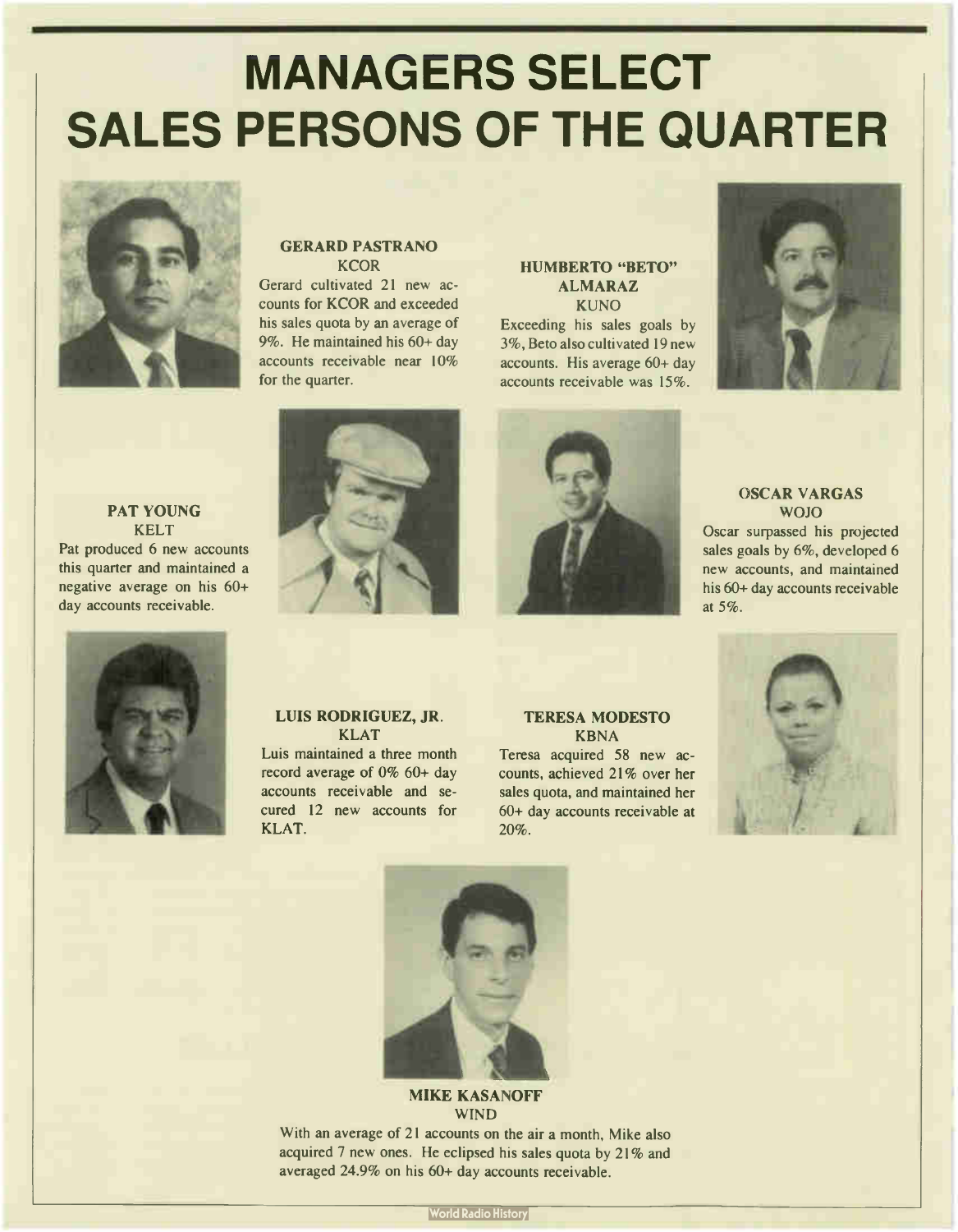## SEVERAL STATIONS SEND AID TO VICTIMS OF HURRICANE GILBERT

KUNO, LULAC, and The Boys Club of Corpus Christi joined together in an effort to collect medical supplies, food, and monetary donations to give to the victims of Hurricane Gilbert. LULAC initiated the fund raiser by requesting KUNO to publicize and coordinate the effort. Luis Munoz, General Manager of KUNO, was in charge of the coordinated effort. There were two phases with the first one being to obtain large supplies of goods from major corporations. Armor Dial donated 80,000 pounds of household goods and food products.

Phase Two was a local effort to collect food products and

KUNO, LULAC, y The Boys Club de Corpus Christi se unieron en un esfuerzo para colectar provisiones medicas, comida, y donaciones en efectivo para las victimas del huracan Gilberto. LULAC inicio la recaudacion de fondos al pedirle a KUNO que publicara y coordinara el esfuerzo. Luis Munoz, gerente general de KUNO, estuvo a cargo de coordinar este esfuerzo. Hubo dos fases: la primera fue obtener grandes cantidades de abastecimientos regalados por las principales corporaciones. Armor Dial dono 80,000 libras de comida y productos para el hogar.

medical supplies. Combined, the two phases collected 180,000 pounds of household goods, food products, and medical supplies. HEB donated the use of four of their semi- trucks to deliver the items to Cadereyta, a small community near Saltillo and Monterrey. On October 1, the collection was delivered to the Red Cross and other proper authorities in Cadereyta. Although this initial effort provided some relief, more is needed, and KUNO is continuing the effort to collect more money for medical supplies by hosting a benefit dance on Sunday, October 9.

KGBT and the Harlingen and San Benito Chapter of the International Good Neighbor Council organized a food drive to aid the flood victims in the northern Mexican city of Monterrey. Hundreds of Rio Grande Valley residents responded promptly to the public service announcement is-

## HURRICANE GILBERT MISSES THE TEXAS GULF COAST

A special thanks for the long hours and hard work done while reporting the path of Hurricane Gilbert to the following people:

Se otorga un agradecimiento muy especial a los que trabajaron duras y largas horas reportando la trayectoria del huracan Gilberto. Muchisimas gracias a:

#### KGBT Radio

Rogelio Botello, Martin Carrillo, Juan Cuellar, Hugo de la Cruz, Jorge Guillen, Nathan Lindsey, Jose Espinosa, Jesus Espinosa, Trini Lozano, Jose Luis Munoz, Armando Rangel, Tony Solis, and Ramon Tellez.

#### KELT Radio

Paul Davis, Debbie Del Rio, Jesse Espinoza, Tad Griffin, Laura Martinez, and Lee Martinez.

#### KUNO Radio

Luis Munoz and Sregoso Gomez. KCOR Radio

Pilar Comporredondo, Ramiro Sanchez Cordoba, Frank Cortez, Sandra Bojorquez, Jose Lupe Duarte, and Victor Rivera.

La segunda fase consistio en un esfuerzo local para recaudar comestibles y medicinas. Combinados, estas dos fases recogieron 180,000 libras de productos para el hogar, comida y provisiones medicas. Las tiendas HEB donaron el uso de 4 de sus camiones para llevar los abastecimientos a la comunidad de Cadereyta que se encuentra en el camino entre Saltillo y Monterrey. El primero de octubre, lo recogido, fue entregado a la Cruz Roja y a otras autoridades competentes de Cadereyta. Aunque esta ayuda proporciono alivio para el pueblo, se necesita mas. KUNO continuo su esfuerzo de recaudar fondos para proviciones medicas auspiciando un baile- beneficio el domingo, 9 de octubre.

KGBT y el International Good Neighbor Council de Harlingen y San Benito organizaron una colecta de alimentos para auxiliar a las victimas en la

sued by KGBT which convinced local officials to rent a bus to carry the non-perishable items to the victims. The bus delivered hundreds of pounds of food on September 24.

As part of their Mexican Independence Day celebration, KLAT held a collection for the victims of Hurricane Gilbert. Over a six hour period, approximately \$5,000 in monetary donations, food, clothing, and medical supplies were collected. Gary Stone, General Manager, made the presentation of KLAT's effort to the Red Cross.

ciudad de Monterrey. Tantos residentes del Valle respondieron a los anuncios publicos hechos por KGBT, que los funcionarios locales tuvieron que alquilar un autobus para llevar todas las donaciones. El primero de octubre, lo recogido fue entregado a la Cruz Roja y a otras autoridades competentes de Cadereyta.

Como parte de la celebracion de la independencia de Mexico, KLAT recaudo fondos para las victimas del huracan Gilberto. En un periodo de seis horas se colectaron aproximadamente \$5,000 dolares en donaciones en efectivo, comida, ropa y provisiones medicas. El gerente general, Gary Stone, hizo una presentacion a la Cruz Roja por parte de KLAT.

**World Radio History**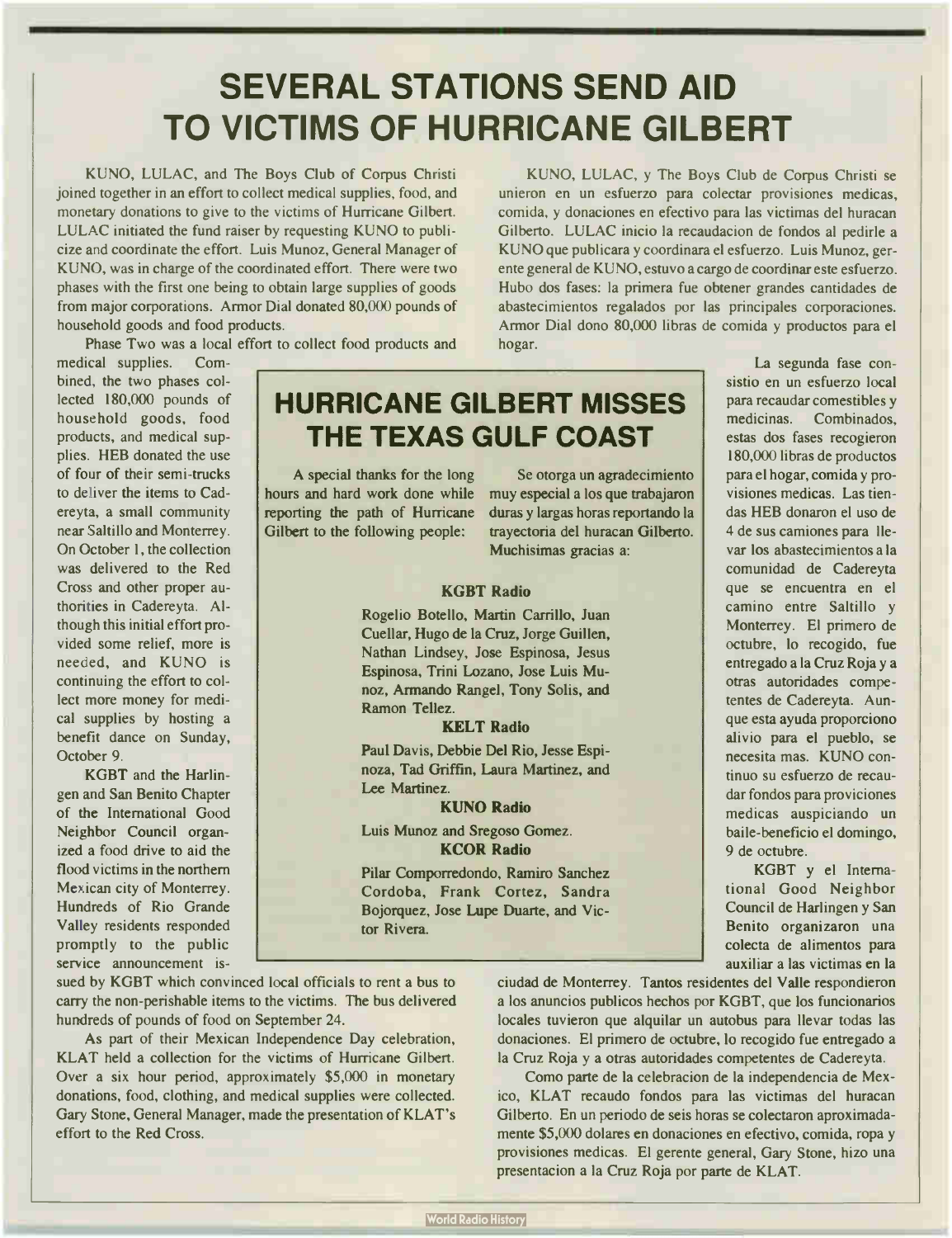

Over 70,000 Corpus Christi residents attended the 1988 Fiesta Patrias. KUNO sponsored the Diez y Seis de Septiembre parade, the largest parade of the Spanish community. It featured local high school marching bands, floats, charros, and mariaches. KUNO also sponsored a contest for the best float with the winners receiving trophies. Famous comedian and movie star Paul Rodriguez served as the parade's Grand Marshall. His presence promoted tremendous media coverage of this historic event. Mr. Rodriguez also performed on September 11 at the Hershey Hotel, and KUNO used the proceeds from his comedy show to offset the costs of the parade.

A special thanks to Luis Munoz, General Manager, for his above and beyond the call of duty performance during Hurricane Gilbert. Luis stayed at KUNO starting Thursday, September 15 and did not leave until Saturday, September 17. In addition, Announcer Sregosa Gomez went to Monterrey, Mexico to cover the tragic flood caused by Gilbert.



KUNO's float during the Diez y Seis de Septiembre parade.

Mas de 70,000 residentes de Corpus Christi asistieron a las Fiestas Patrias de 1988. KUNO auspicio el desfile del 16 de septiembre que fue el mas grande de la comunidad hispana. Participaron bandas de musica de las escuelas preparatorias locales, charros, mariachis, y carros alegoricos decorados por los participantes. KUNO tambien patrocino el concurso de los carros alegoricos mejor decorados entregando trofeos a los ganadores. El comediante y estrella de cine Paul Rodriguez sirvio de Grand Marshall del desfile. Su presencia origino enorme covertura por la prensa para este evento historico. El senor Rodriguez tambien se presento el 11 de septiembre en el hotel Hershey. KUNO uso lo recaudado en el espectaculo para cubrir los costos del desfile.

Gracias especiales a Luis Munoz, gerente general, por su excelente trabajo durante el huracan Gilberto. Luis permanecio en KUNO desde el jueves 15 de septiembre y no abandono hasta el sabado 17. El locutor Francisco Gomez fue a Monterrey, Mexico para cubrir el tragico acontecimiento causado por Gilberto.



CHRISTINA GAMEZ

Christina Gamez has been promoted to Traffic Director. She has been with KUNO previously as receptionist and sales assistant.

Christina Gamez ha sido ascendida a directora de trafico. Previamente Christina ha trabajado en KUNO como recepcionista y asistente de yentas.



The K-Lite Krew is compiling the Rio Grande Valley's all time Top 100 Oldies! Listeners mail in their all-time top five favorite oldies to K-Lite. The entries will be tabulated to get the Top 100! The listener whose list matches the top five of the completed survey will get to choose his/her grand prize of a CD player, a \$100, or \$50!!

K-Lite Up the Nite Golf Tournament was held the last week of August. Sponsors included: The Harlingen Chamber of Commerce, Parks & Recreation Department, and L&F Distributors. Proceeds from the Tournament benefitted the Harlingen Junior Golf Program. KELT announcers Tad Griffin and J.J. Montana gave live play-by-play action throughout the tournament. Fortyfive golfers played nine holes of Par 3 golf from 8:45 p.m. to 11:00 p.m. with plenty of spectators watching. The golfers used special glow in the dark golf balls...the winning team shot 5 under par!! Winners received gift certificates from local golf shops.



For the second quarter ending August 31, 1988, the company is 9% under its net operating income goal, and 8% above last year.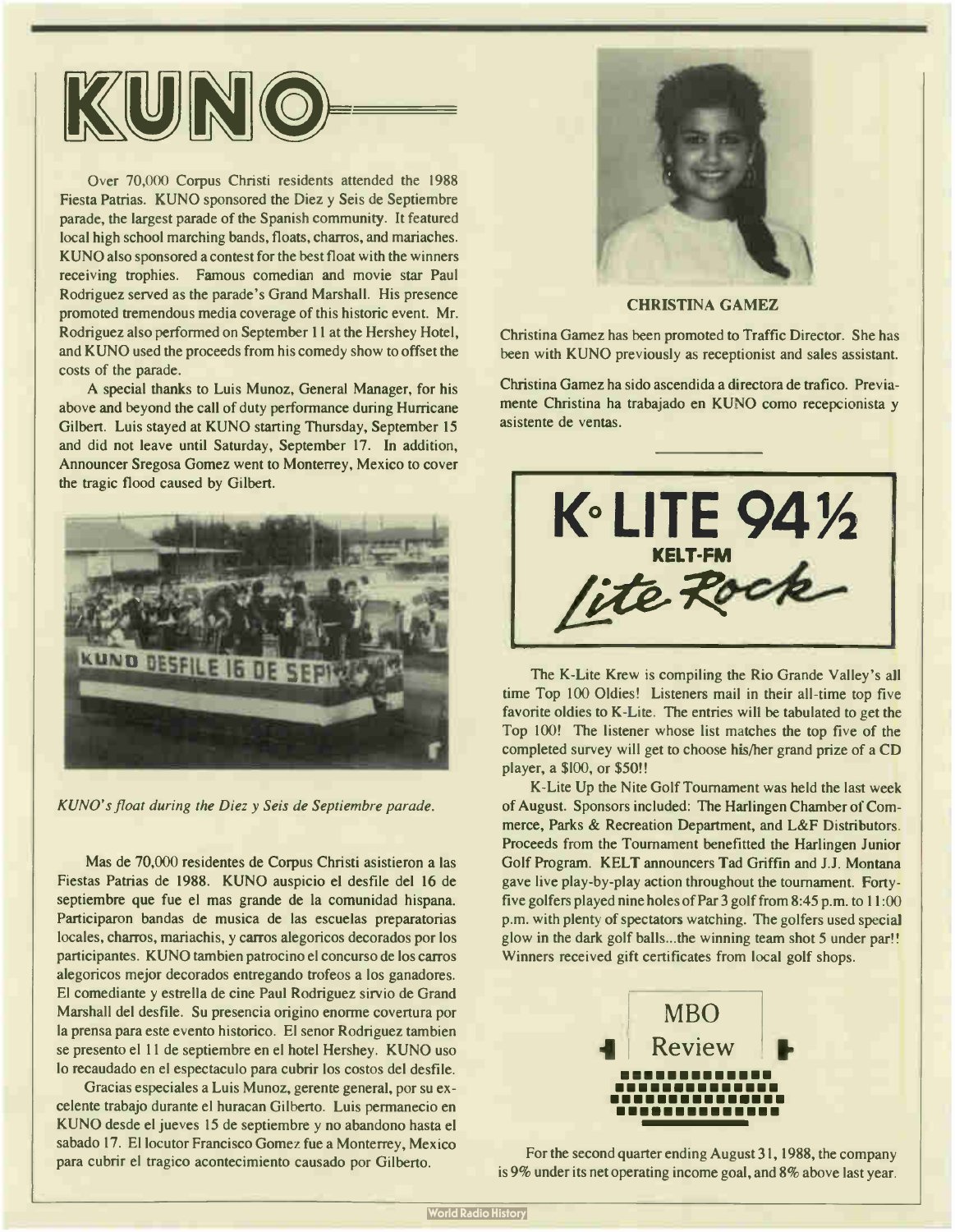

With an attendance of over 50,000, KCOR's Sixth Annual Hispanic State Fair was an overwhelming success. Held July 24 on the La Villita property, artists from Mexico, San Antonio, and other parts of Texas gave live performances on three separate stages from 12 noon until after eleven o'clock that night. Maria de Lourdes, known as the ambassador of "ranchero" music, was a favorite of the audience. Other entertainers included: King of the "Corrido" Francisco "Charro Avitia," and Manolo Munoz, whose best known songs include Speedy Gonzalez, En Un Rincon Del Alma, and Llamarada.

On September 15, Ramiro Cordova, News Director of KCOR, was asked by President Ronald Reagan to represent

Con mas de 50,000 en asistencia, la presentacion de la Sexta Feria Estatal Hispana <sup>1988</sup> por KCOR fue todo un exito. Tuvo lugar el 24 de julio en los terrenos de La Villita. Tres escenarios estuvieron constantemente activos con artistas de Mexico, locales, y de otras partes de Texas, desde las doce del dia hasta las once de la noche. Maria Lourdes, conocida como la embajadora de la cancion ranchera fue una de las mas aplaudidas por el publico. Otros artistas que tomaron parte en el festival incluyen el rey del corrido Francisco "Charro Avitia", Manolo Munoz que compuso las populares canciones: "Speedy Gonzalez", "En un rincon del alma" y "Llamarada".

El 15 de septiembre Ramiro Cordova, director de noticias de

KCOR at a White House conference on the Hispanic Information Medium. This was Ramiro's second visit to the White House representing KCOR; previously, he was a guest of President Jimmy Carter.

The recent Arbitron ratings show that KCOR once again is the  $#1$  station in the San Antonio area among Spanish language radio stations and is ranked #3 among all general audience stations. KCOR is also  $#1$  in a twobook average of Fall '87 and Spring '88 with a 9.1 share. They have a 60.4 share of the Spanish radio audience which is 52% more than the five other Spanish stations combined.

Paco Lara's morning

show is the #1 most listened to show among all 30 stations. Pilar Camporredondo holds second place in the 9:30 a.m. to 10:30 a.m. time slot with her show "La Pareja." Pepe Duarte holds second place overall for the midday show from 9:00 a.m. to 2:00 p.m. La Papa Caliente, an hour of jokes and funny stories, is in third place as is Hector Rodarte's show which is aired from 6:00 toll:00 p.m.



Nathan Safir, General Manager of KCOR (on the left) is shown presenting a check for \$5,000 to the winners of the " Pague La Renta" contest, Mr. and Mrs. Jesus Ramon and their daughters. On the right is Sam Murray, Station Manager of KCOR.

'88 con una participacion de 9.1 de la audiencia. Tiene una participacion de 60.4% de la audiencia de radial de habla hispana, que equivale al 52 por ciento mas que las otras cinco estaciones de habla hispana juntas.

El programa de Paco Lara en la manana, es el numero I. Es el mas escuchado entre todas las 30 estaciones. Pilar Camporredondo toma segundo lugar en las horas de 9:30 a.m. a 10:30 a.m. con su programa "La Pareja". Pepe Duarte tambien obtuvo el segundo lugar, en total, con su programa del mediodia de 9:00 a.m. a 2:00 p.m.. El programa "La papa caliente" una hora de chistes e historias divertidas esta en tercer lugar empatado con el show de Hector Rodarte que sale al aire de 6:00 a 11:00 p.m.

presidente Ronald Reagan, a que representara a KCOR en la Casa Blanca durante una conferencia sobre los medios informativos hispanos. Esta es la segunda vez que Ramiro Cordova asiste a la Casa Blanca para este tipo de conferencia. La primera ocasion fue durante el gobierno del Presidente Jimmy Carter. La reciente encuesta

sobre la audiencia de Abitron pone a KCOR, una vez mas, en primer lugar entre las estaciones de habla hispana y en tercer lugar entre las estaciones en el area de San Antonio. KCOR tambien se encuentra en primer lugar en los dos libros de Otono '87 y Primavera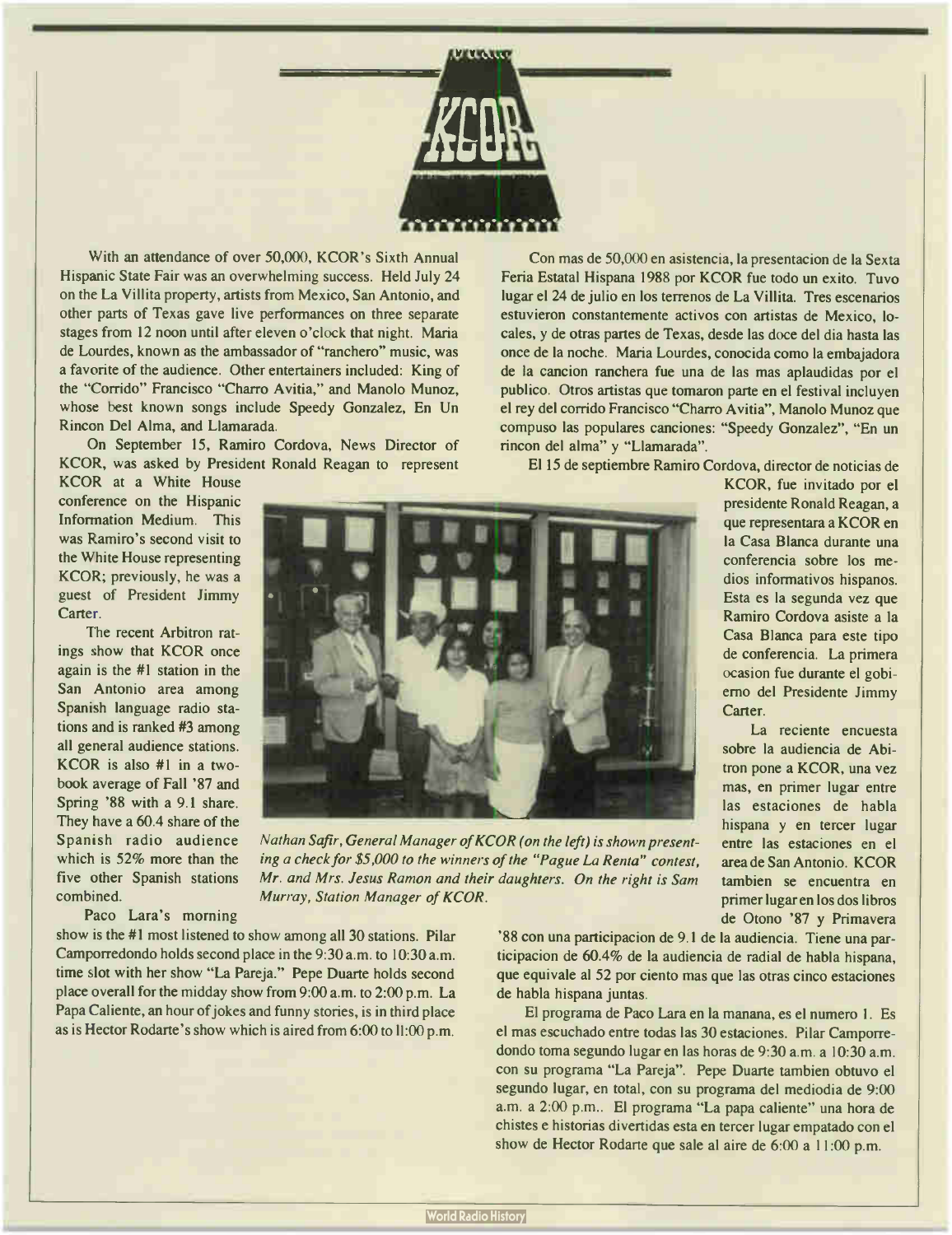

Franco performing the popular song "Toda la Vida" at the Hispanic State Fair on July 24, 1988.



Hurricane Gilbert, predicted to hit the Valley on the evening of September 16, outsmarted the weather forecasters and instead hit the coast of Mexico. Although Gilbert missed the Valley, KGBT's staff went the extra mile in covering the storm and its destructive path. Rogelio Botello, Program Director at KGBT, organized the news department and News Director Martin Carrillo and Reporter Armando Rangel did an excellent job of covering Gilbert's path. The announcers at KGBT worked threehour shifts with six-hour rests. This continued for 41 hours, and during the whole time, Trini Lozano, KGBT's receptionist, manned the phone lines and saw that every caller received vital information. Chief Engineer Nathan Lindsey saw that the station never lost power to ensure that the local population continued to receive important updates. Local municipalities and governments of the neighboring state of Tamaulipas in Mexico depended solely on KGBT's coverage of Gilbert and awarded KGBT a commendation for its excellent coverage.

Approximately 2,500 persons braved the threat of Hurricane Gilbert to attend KGBT's Fiestas Patrias on September 14. Earlier that morning, the Rio Grande Valley and Gulf Coast regions of Texas were put under a Hurricane Watch as weather forecasters tried to predict the landfall of Hurricane Gilbert. However, KGBT decided not to cancel the festival; and in spite of the chaos surrounding Gilbert, KGBT held its contests and gave away cash prizes and several other prizes consisting of TV sets, VCR's, and microwave ovens.

El Huracan "Gilberto" que segun los meteorologos afectaria al Valle en la tarde del 16 de septiembre se burlo de los pronosticos y en su lugar golpeo la costa de Mexico. Aunque el huracan no llego al valle, los empleados de KGBT siguieron esforzandose para reportar el paso destructor del huracan. Rogelio Botello, director de programacion de KGBT, organizo el departamento de noticias mientras el director de noticiero Martin Carrillo y el reportero Armando Rangel hicieron un excelente trabajo reportando sobre la trayectoria del huracan Gilberto. Los locutores de KGBT trabajaron en turnos de tres horas con seis horas de descanso. Durante estas 41 horas la recepcionista de KGBT, Trini Lozano, atendio las lineas telefonicas y se aseguro que cada llamada recibiera importantes informaciones. El jefe de ingenieria, Natan Lindsey se aseguro que nunca perdiera potencia la estacion para que la poblacion local continuara recibiendo noticias acutalizadas. Las municipalidades locales y el gobierno del vecino estado de Tamaulipas en Mexico dependieron solamente de la cobertura del huracan hecha por KGBT, haciendo merecer a KGBT de un reconocimiento especial por su excelente trabajo en dicha cobertura.

A pesar de las amenazas del huracan Gilberto, aproximadamente 2,500 personas atendieron las fiestas patrias que KGBT realizo el 14 de septiembre. Temprano esa manana el Valle del Rio Grande y las costas del golfo en Texas fueron puestas bajo advertencia de huracan. Sin embargo, KGBT decidio no cancelar el festival. A pesar del caos creado por Gilberto KGBT sostuvo sus concursos y regalo efectivo y otros premios de televisores, videocaseteras, y hornos de micro ondas.

WIND-

WIND La Tremenda continues to maintain its leading position as the most preferred AM station among Hispanic listeners according to results from in-home interviews conducted by Hispanic Market Research based in San Antonio. WIND moved into the leading position in January and has held it for the past nine months. According to General Sales Manager, Juan Montenegro, WIND's success is due to great music selection, featuring as many songs per hour, and special promotions. During 1988 more than \$ 100,000 in cash and prizes were awarded to the community through special promotions.

WIND was selected by the Mexican Civic Society as the official radio station sponsor for El Grito held September 15 at the Petrillo Bandshell in Grant Park and for the Michigan Avenue Parade, both of which are a part of the Fiestas Patrias. La Tremenda and Tecate Beer sponsored a 40- foot long white limousine, the longest in the Midwest, to feature Miss Latino Illinois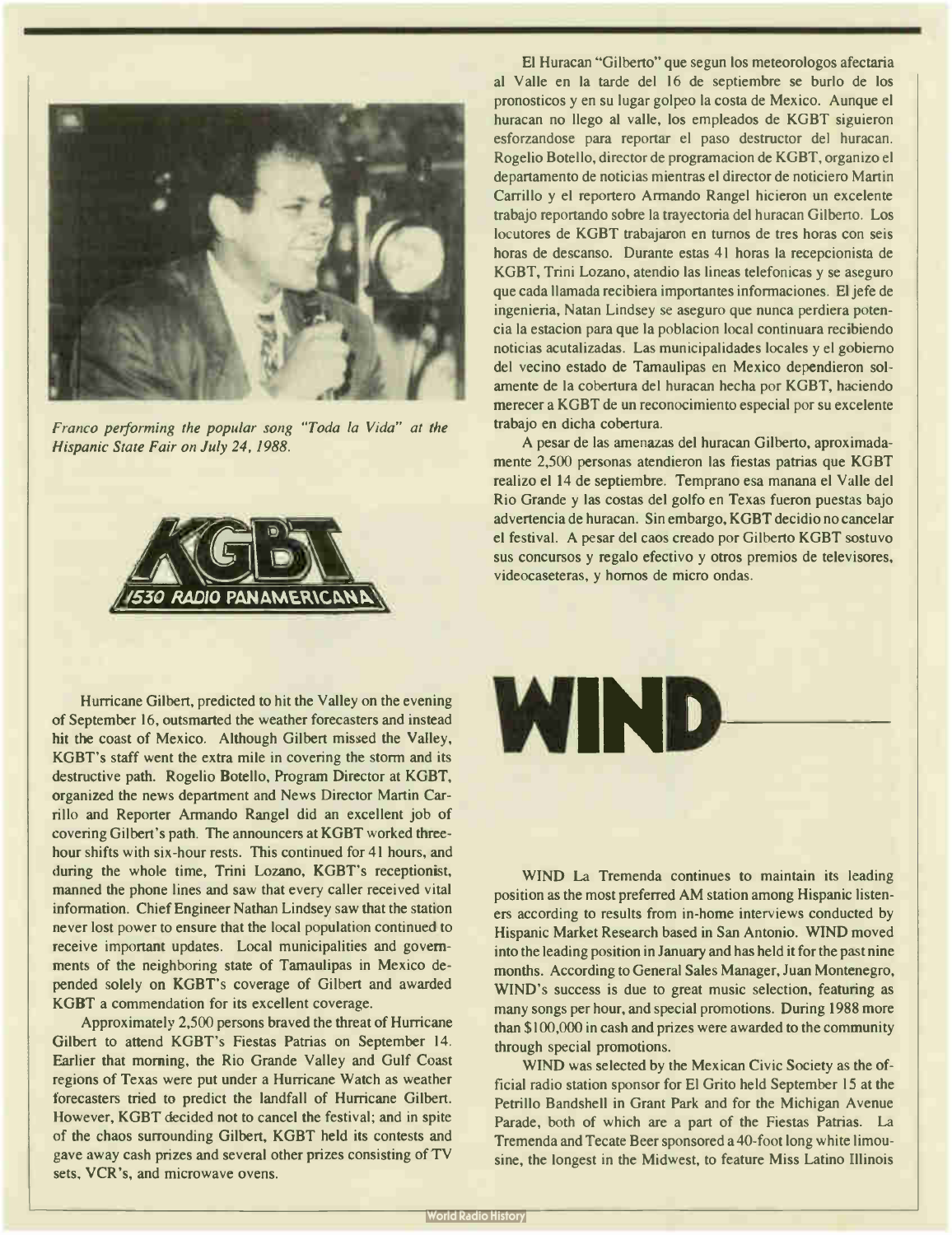

The "longest limo in the Midwest" ridden by WIND's Account Executives Raul Resendez and Salomon Carmona and Miss Latina Illinois.

during the parade. On Sunday, September 18, WIND, Old Style Beer, and Camicerias La Victoria sponsored a reviewing stand for the 26th Street Parade. The reviewing stand consisted of a red double-decker London style bus covered with banners.

WIND's Programming Director Miguel Franco has been appointed to the Distinguished Selection Committee for the National Song Festival O.T.I. The committee is responsible for selecting the song that will represent Chicago and WSNS Channel 44 at the 0.T.I. Festival in Miami, Florida, at the end of September. Ten finalists were selected from 53 local talent entrants. These finalists performed on Channel 44 on September 4 where the winner was selected and announced. Miguel Franco was the only Spanish language radio representative selected to serve on the committee.

La Tremenda continua manteniendo su posicion como la estacion AM preferida entre su audiencia hispana segun los resultados de las entrevistas conducidas por el grupo basado en San Antonio, Hispanic Market Research. WIND ascendio a su lugar de liderazgo en enero y lo ha mantenido en los ultimos nueve meses. Segun el gerente general de yentas, Juan Montenegro, el exito de WIND se debe a una buena seleccion de musica, tocando el maximo numero de melodias por hora, y promociones especiales. Durante <sup>1988</sup> mas de \$ 100,000 en efectivo y premios han sido regalado a la comunidad por medio de promociones especiales.

WIND fue seleccionado por el Mexican Civic Society como el patrocinador oficial de El Grito que se hizo el 15 de septiembre en el Petrillo Bandshell en el Parque Grant y para el desfile de Michigan Avenue. Los dos eventos formaron parte de las celebraciones por las Fiestas Patrias. La Tremenda y la Cerveza



Luisa Torres co- hosting live for Channel 26 the Fiesta Patrias parade in downtown Chicago.

Tecate patrocinaron una limosina de 40 pies, la mas larga en el Medio Oeste, para transportar a la Miss Latino Illinois durante el desfile. El domingo 18 de septiembre WIND, Old Style Beer, y Camicerias La Victoria patrocinaron un quiosco para revisar el desfile de la calle 26. El quiosco consistia en un camion doble estilo Londres cubierto de banderas.

El director de programacion de WIND, Miguel Franco, ha sido nombrado al distinguido comite de seleccion para el festival nacional de la O.T.I. El comite tiene la responsabilidad de seleccionar la cancion que representara a Chicago y WSNS Canal 44 en el festival de la 0.T.I. en Miami, Florida a finales de septiembre. Diez finalistas fueron escogidos entre 53 participantes. El ganador fue escogido y anunciado el 4 de septiembre en el canal 44 donde se hizo una presentacion de los diez finalistas. Miguel Franco tuvo el honor de ser el unico representante de radio de habla hispana seleccionado para servir en el comite.



Christopher Jarowszewski is WIND and WOJO's new Accounts Payable/Receivable and Payroll Accountant. A native of Valparaiso, Indiana, Chris received his Accounting Degree from Calumet College in Indiana. Chris and his wife have three children, and he is an avid fisherman and hunter.

JAROSZEWSKI

Christopher Jarowszewski es el nuevo contador de WIND y WOJO. Nativo de Valparaiso, Indiana, Christopher se graduo en contabilidad del Calumet College que se encuentra en Indiana. Chris y su esposa tienen tres hijos y el es un buen cazador y pescador.

Vicki Vallejo joins WIND's sales team as an Account Executive. Previously, she held a managerial position in the Finance Department of CBS in New York and later transferred into the radio and television division in Chicago. A native of Chicago, she attended Loyola University. VICKI VALLEJO



Vicki Vallejo viene a formar parte de WIND como agente de yentas. Anteriormente, Vicki fue una directiva en la division financiera de CBS en Nueva York y mas tarde en la division de radio y television en Chicago. Vicki asistio a la universidad de Loyola.